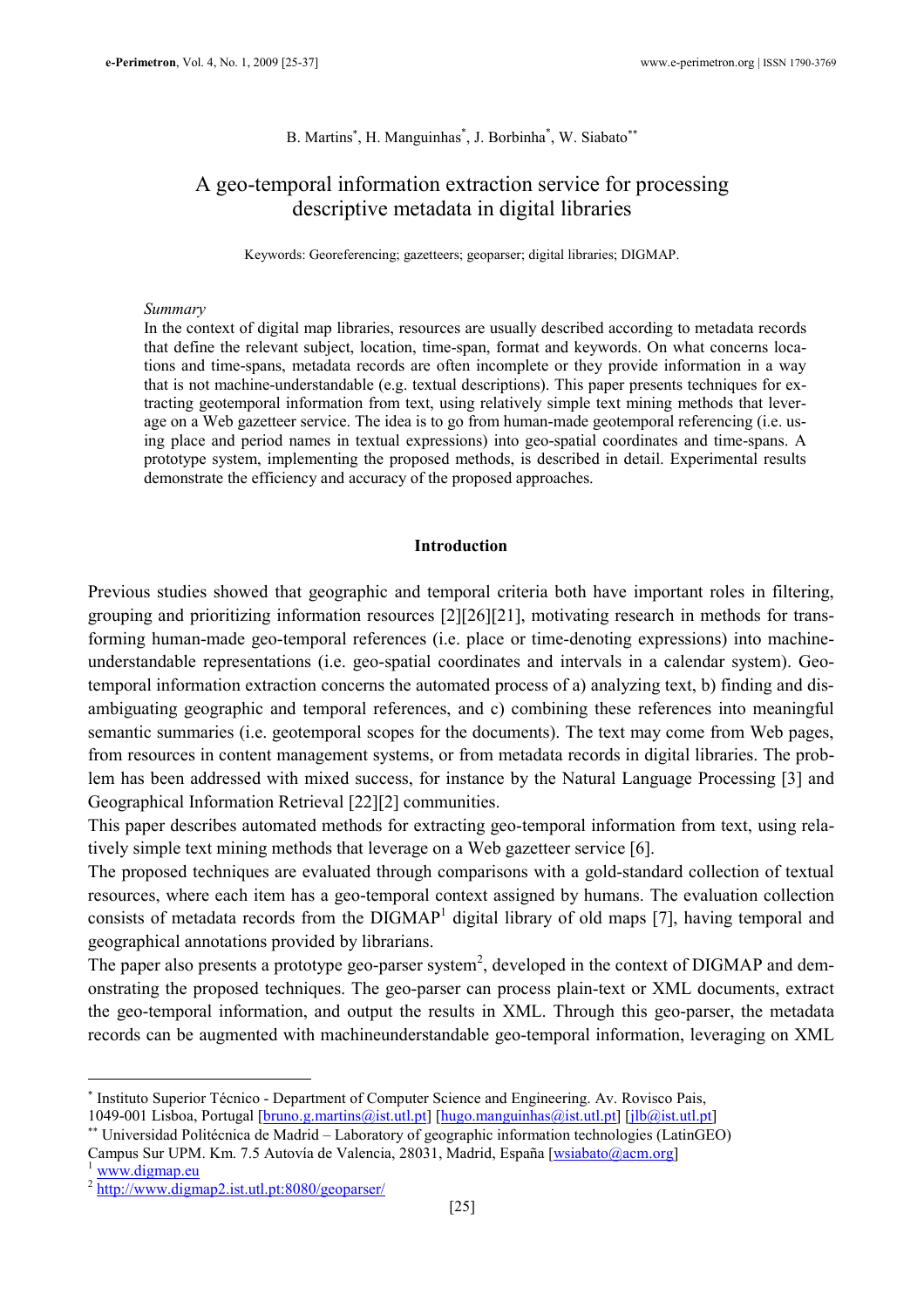time and location extensions that already widely deployed, e.g. OGC's Geography Mark-up Language  $(GML)^3$ .

The rest of this paper is organized as follows: Section 2 presents the main concepts and related works; Section 3 presents the proposed techniques for geo-temporal information extraction; Section 4 describes the geo-parser Web service developed in the context of DIGMAP, also describing a prototype interface for exploring geo-temporal information over maps and timelines; Section 5 presents results from evaluation experiments; finally, Section 7 presents our conclusions and directions for future work.

## Concepts and related works

Extracting different types of entities from text is usually referred to as Named Entity Recognition (NER). For at least a decade, this has been an important natural language processing task [9]. NER has been successfully automated with near-human performance. However, the work described here differs from the standard NER task:

- The types for our named entities (e.g. references to cities or villages) are more accurate than the course-grained types that are generally considered (i.e. person, organization or location).
- The documents are multilingual and we may have to address languages for which annotated corpora are scarce (e.g. Portuguese or Spanish). As in other text mining tasks, more NER work has been done for English.
- Recognition in itself does not derive a meaning for the recognized entities, and we must also match them explicitly to spatial areas and time-spans (i.e. match the references to exact gazetteer entries). Extending NER with gazetteer matching presents harder problems than the simple recognition  $[17]$ .
- Handling large collections requires processing the individual resources in a reasonable time, constraining the choice of techniques and heuristics. Performance issues were often neglected in previous NER evaluation studies.
- The named entities in a text can be seen as part of a specific semantic context. These entities should be combined into meaningful semantic summaries (i.e. an encompassing geo-temporal scope for each document), taking into account the relationships among them (e.g. part-of relationships).

Traditional NER systems combine lexical resources (i.e. gazetteers) with shallow processing operations, consisting of at least a tokenizer, a lexicon and NE extraction rules. Tokenization segments text into tokens, e.g. words and punctuation. The rules for NE recognition are the core of the system, combining names in the lexicon with elements like capitalization and surrounding text. These rules can be generated by hand or automatically, through machine learning. The former method relies on experts, while the latter induces rules from manually annotated training data.

The best machine learning systems achieve f-scores over 90% in newswire texts. However, they require balanced and representative training corpora [20]. A bottleneck occurs when such data is not easily available. This is usually the case with non-English languages or very specific tasks, such as recognizing and disambiguating thin-grained geo-temporal references. The degree to which gazetteers help in identifying named entities also seems to vary. While some studies showed that gazetteers did not improve performance [16], others reported significant improvements using gazetteers and trigger phrases [11]. Mikheev et al. showed that a NER system without a lexicon could perform well for most classes, although not for places [19]. The same study also showed that simple gazetteer matching performs reasonably well. Eleven out of the sixteen teams at the NER shared task of the 2003 Conference on Com-

<sup>&</sup>lt;sup>3</sup> http://www.opengis.net/gml/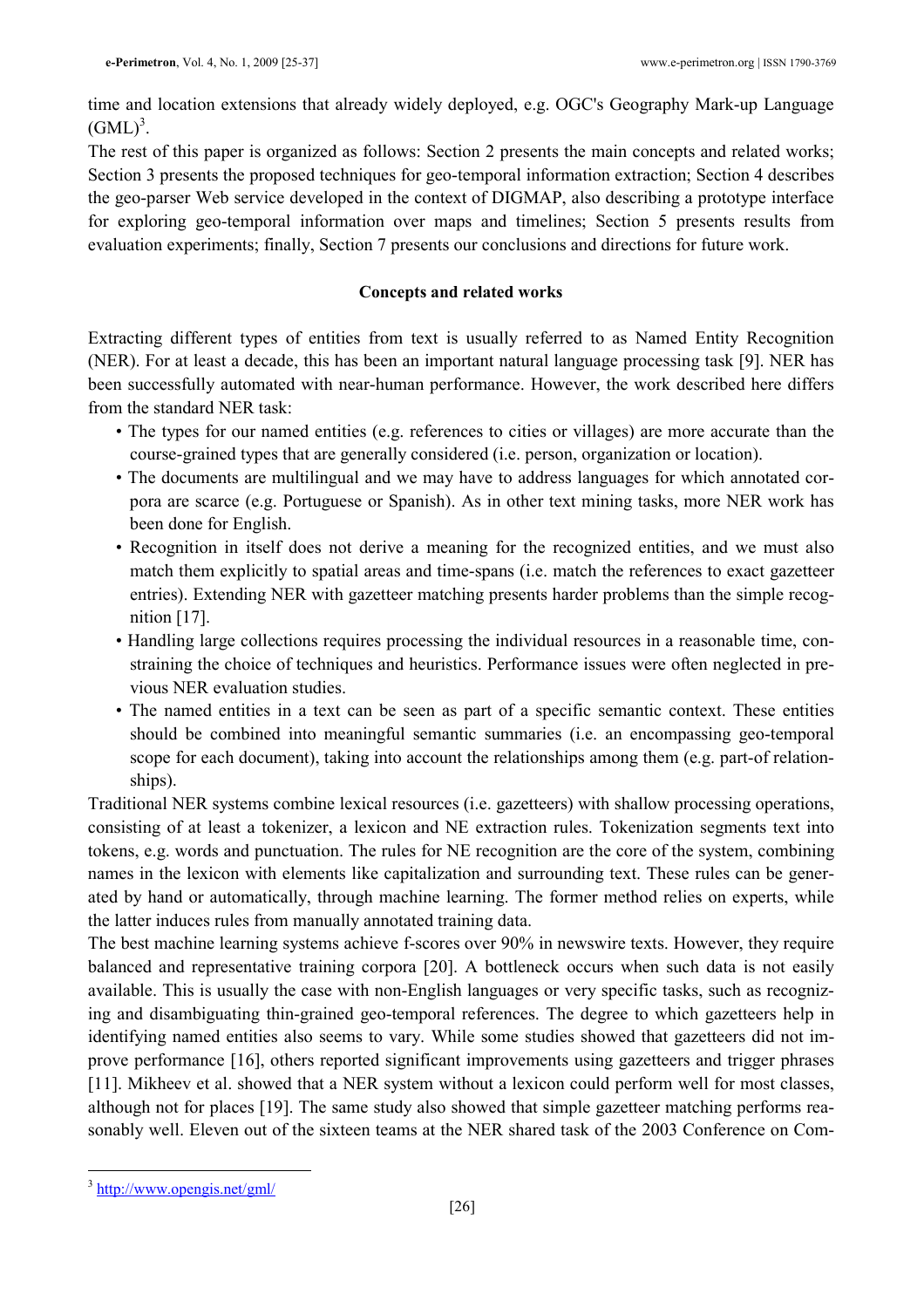putational Natural Language Learning (CoNLL-2003) used gazetteers in their systems, all obtaining performance improvements [20].

An important conclusion of CoNLL-2003 was that ambiguity in geographic references is bidirectional. The same name can be used for more than one location (referent ambiguity), and the same location can have more than one name (reference ambiguity). The same name can also be used for locations and other entity classes, such as persons or company names (referent class ambiguity). A recent study estimates that more that 67 percent of the place references in a text are ambiguous [13]. Another study shows that the percentage of place names that are used by more than one place ranges from 16.6 percent for Europe to 57.1 percent for North and Central America [28].

A past workshop addressed techniques for exploring place references in text, focusing on more complex tasks than the simple recognition [3]. Some of the presented systems addressed the full disambiguation of place references (i.e. geo-parsing) although only initial experiments have been reported. The usual architecture for these systems is an extension of the general NER pipeline, adding stages that address the matching of the extracted nams to gazetteer entries (see Figure 1).



Figure 1. Typical approach for geo-parsing text

In order to find the correct sense of a geographic reference systems usually use plausible heuristics [15]:

- One referent per discourse: an ambiguous geographic reference is likely to mean only one of its senses when used multiple times within one discourse context (e.g. the same document). This is similar to the one sense per discourse heuristic proposed for word sense disambiguation [12].
- Related referents per discourse: geographic references appearing in the same discourse context tend to indicate nearby locations. This is an extension of the heuristic presented in the first point.
- Default senses: a default sense can be assigned to ambiguous references, as important places are more likely to be referenced (e.g. the name Lisbon is more likely to reference a city than a street).

Research into geo-parsing approaches is only now getting momentum. A good survey was given in [23] but, in comparison with standard NER, considerably less information is available. Different combinations of the three heuristics above have been tested [13][23], but results are difficult to compare. The systems vary in the types of classification and disambiguation performed, and the evaluation resources are also not consistent [10][23].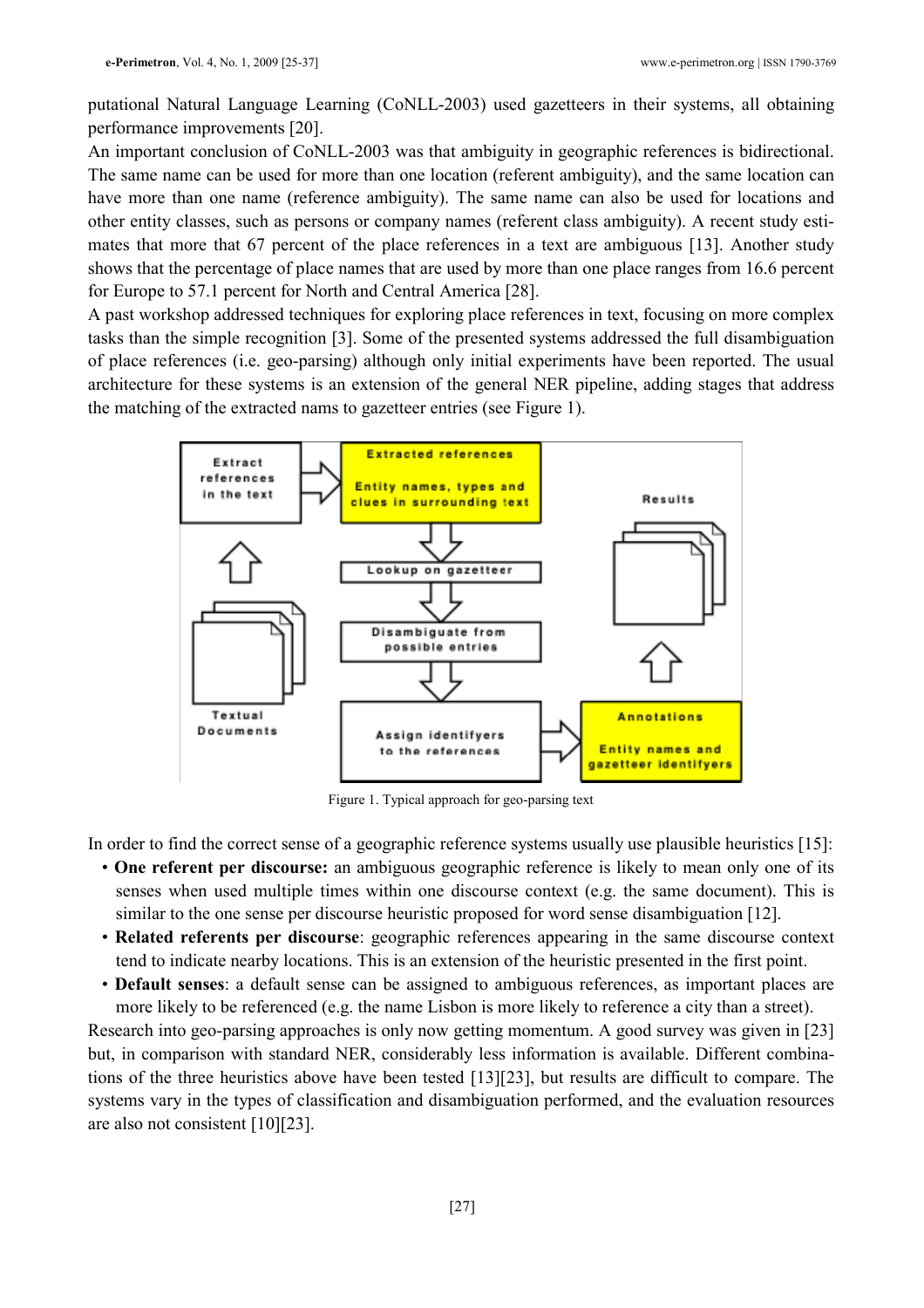Regarding interoperability, the Open Geospatial Consortium  $(OGC<sup>4</sup>)$  already proposed a simple Web Geo-parsing Service for recognizing place references. However, this document is currently discontinued [4]. Although providing comprehensive details on the service interface, the document did not discuss any issues related to implementation. Spatial $ML<sup>5</sup>$  is another recent proposal for interoperability between geo-parsing systems, emphasizing the need for standard evaluation resources. The prototype system reported in this paper uses an XML format similar to the one proposed by the OGC, with extensions related to the temporal references and to the association of place references to geo-spatial coordinates.

Previous works have also addressed the combination of place references given in a text in order to find the encompassing geographic scope that the document discusses as a whole. For instance Web-a-Where proposes to discover the geographic focus of Web pages using part of relations described in a gazetteer [5] (i.e. Lisbon is part of Portugal, and documents referencing both these places should probably have Portugal as the scope). Looping over a set of disambiguated place references, Web-a-Where aggregates for each page the importance of the various levels a gazetteer hierarchy. These taxonomic levels are then sorted by score and results above a given threshold are returned as the page focus. In Web pages from the ODP<sup>6</sup>, Web-a-Where guessed the correct continent, country, city, and exact scope respectively 96, 93, 32, and 38 percent of the times. More advanced methods have also been described [19], but at the cost of additional complexity and computational efforts.

On what concerns temporal references, previous reports have addressed the linking of events with time and the ordering of events [8][13]. Similarly to the case of places, there exists a precise system for specifying time and time ranges (i.e. calendar systems), but people often use ambiguous names instead [24]. Ambiguity in temporal references is perhaps even a bigger challenge that in the case of places, particularly for applications requiring fine-grained temporal annotations (e.g. Easter comes in different dates for the Catholic and Orthodox churches, Winter depends on the hemisphere, etc.). The work reported in [8] described an approach for deep time analysis, capable of satisfying the needs of advanced reasoning engines. The approach was rooted on TimeML, an emerging standard for the temporal annotation of text that defines an XML format for capturing properties and relations among time-denoting expressions [14]. However, in our work, we are only addressing temporal references at a much simpler level. We never try to disambiguate expressions such as Monday or Autumn, instead focusing on complete dates and on names for historical periods. At most, we deal with reference/referent ambiguity issues similar to the ones that are present in the case of place names (e.g. the term Renaissance can indicate a period in the twelfth century in Europe or other periods), again by using heuristics.

An important work addressing the combined analysis of temporal and geographic references is ECAI TimeMap. This project addressed the exploration of scholarly materials in space and time [24]. Particular attention was given to the development of geo-temporal gazetteers [25], but issues related to information extraction were not the main focus of the project.

#### Geo-temporal text mining

This section presents the proposed techniques for geographical and temporal information extraction. We start by presenting the gazetteer service, followed by the algorithms for geographical and temporal information extraction. Finally, we present general issues related a Web geo-parser service implementing the proposed approaches.

 $\overline{a}$ 

<sup>4</sup> http://www.opengeospatial.org

 $^5$  http://sourceforge.net/projects/spatialml

http://www.dmoz.org/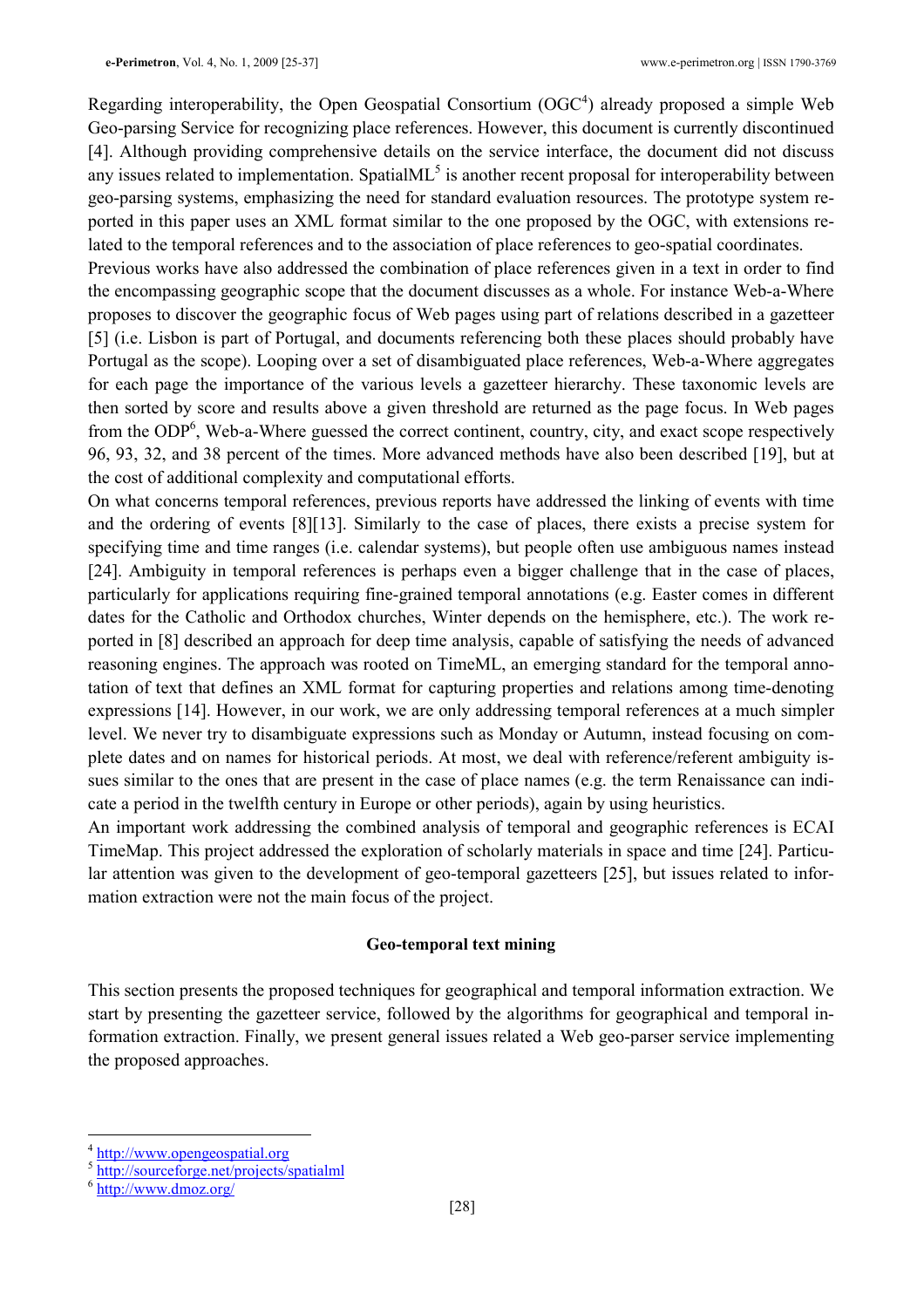### The geo-temporal gazetteer

Having a multilingual gazetteer with comprehensive information about names of places and historical periods, together with their properties (i.e. place types, spatial coordinates, time spans, hierarchical position, alternative names and semantic associations) is a key requirement to our task. Figure 2 illustrates the most important gazetteer elements.



Figure 2. Core elements of the DIGMAP gazetteer

In the context of DIGMAP, we developed a Web gazetteer service integrating data from multiple sources (e.g. the GeoNames<sup>7</sup> website or the ECAI time period directory [25]). This gazetteer follows the XML Web interface and the data model proposed for the Alexandria Digital Library (ADL) gazetteer [1], introducing changes related to the handling of temporal data. A separate publication describes the gazetteer in more detail [6] and Table 1 provides basic descriptive information. The data in the gazetteer directly influences the outcome our experiments, as we depend on it for the correct interpretation of the text references. In particular, the disambiguation methods depend on a rich set of hierarchical relations among the gazetteer entries.

| <b>Statistic</b>                | Value      | Comment                                             |  |
|---------------------------------|------------|-----------------------------------------------------|--|
| Number of places                | 7.034.538  | Mostly modern geography                             |  |
| Number of place names           | 15.026.983 |                                                     |  |
| Number of place types           | 210        | Preferred terms ADL-FTT                             |  |
| Number of historical periods    | 1989       | ECAI Time Period Directory + Wikipedia              |  |
| Places with spatial footprints  | 6.621.138  | Mostly centroids, and a few bounding boxes          |  |
| Number of relationship types    | 5          |                                                     |  |
| Number of places with relations | 431.397    | Still missing the relations from GeoNames relations |  |
| Number of place                 | 866.019    | Mostly part-of and contains                         |  |
| Number of time/place relations  | 1989       |                                                     |  |

Table 1. Statistical characterization of the DIGMAP gazetteer.

 $\overline{a}$ www.geonames.org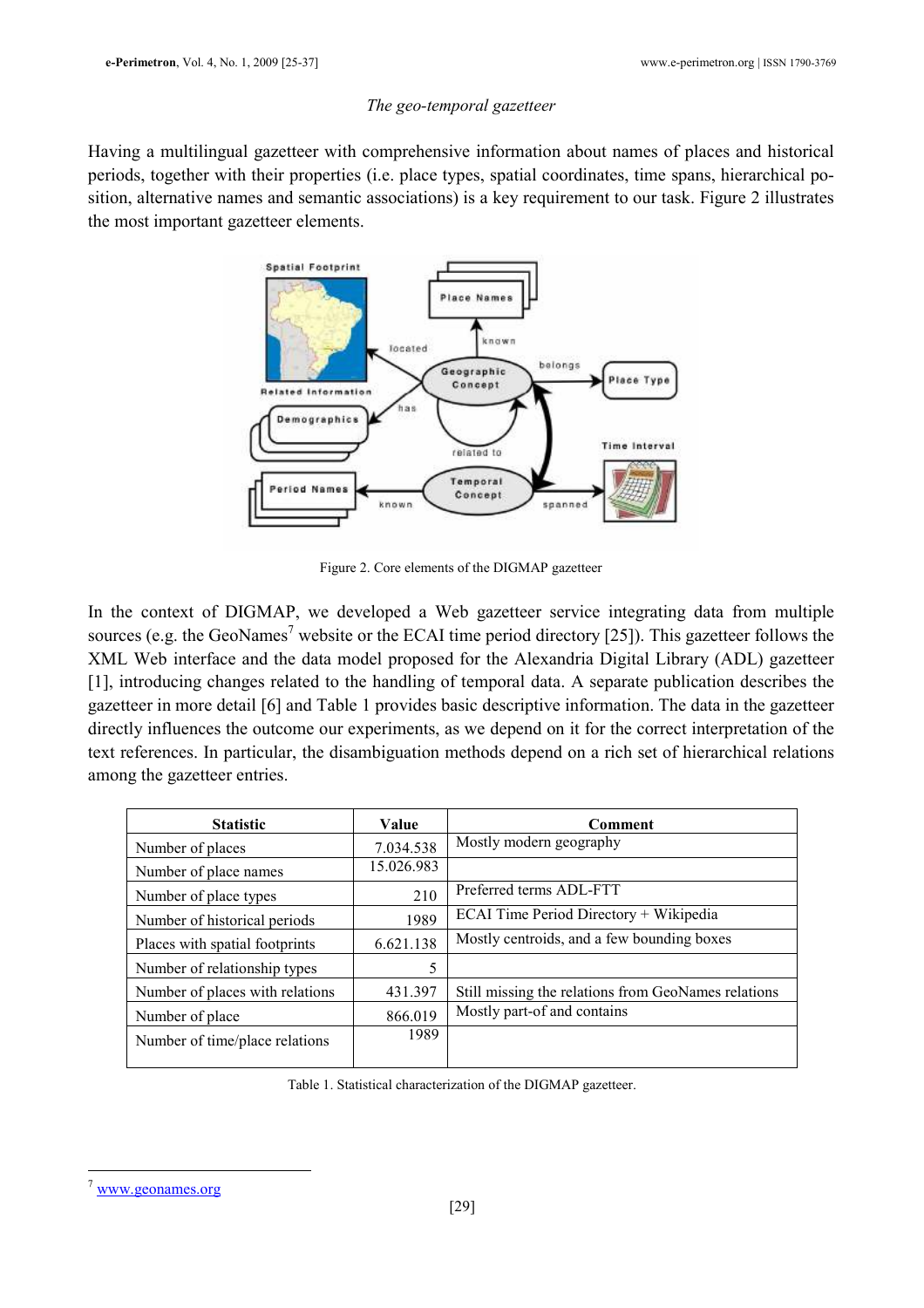We are currently extending the gazetteer by integrating data from other sources of place data besides GeoNames namely authority records from library catalogues and other gazetteer sources. A complete description of the gazetteers we are evaluating to include in the Web gazetteer service were published in the third DIGMAP newsletter<sup>8</sup>.

#### Extracting geographical information

The extraction of geographical information is divided in three parts, namely the recognition of place references, the disambiguation of place references and the combination of combination of place references into geographic scopes.

### Recognition of place references

For the recognition of place references we use a simple NER method based on word tokenization and gazetteer lookups. Capitalized names, i.e. sequences of n consecutive words with the first letter in upper case, are first matched against a list of important places, i.e. places listed in the gazetteer with a type class above a given threshold. For each class in the gazetteer's hierarchical classification system we assign a score  $s \in [0,1]$  (e.g. continents are more important that countries, countries are more important that cities, cities are more important than villages, etc.). Place names with a type class having a score  $s <$ 0.5 are discarded from the list used for the simple recognition (i.e. places bellow city). The rationale is that names for small unimportant places are highly ambiguous, but very simple techniques can be effective for recognizing the names of large and important geographical areas.

For names of small regions we use look-ups in a separate list, containing all place names in the gazetteer. However, instead of the simple matching procedure, we also look for the presence of words indicating place types (e.g. words like district or municipality) in the surrounding text. These surroundings are given by a window of 3 words appearing before and after the recognized place reference. We only consider the place reference if the name is accompanied by a place type. The surrounding text approach is general enough to work for several different languages, only requiring a multilingual list for words that correlated with specific place types.

#### Disambiguation of place references

For the disambiguation of place references we use queries to the gazetteer together with a simple set of heuristics. From the previous step, the names for small geographic regions already contain an associated place type. For the other names, we also look in the surrounding text for words indicating place types, although the recognition does not depend on finding them. In the cases in which we have place type information, the query to the gazetteer combines the name with the type, and only features having that exact combination are returned. In the case of names having no associated place type, we simply query the gazetteer for features having the same exact name.

After the gazetteer returns geographic features matching the query, we rank them according to a score reflecting a default sense heuristic. For a given feature f, and in the case of names having an associated place type, the score is given by the normalized count of the number of child features for f that are defined in the gazetteer. The idea is that places with more subdivisions are more likely to be referenced. In the case of a name without an associated feature type, the score corresponds to the previously defined s value associated with the place type of the gazetteer feature f, on the rationale that features with a higher s score are more likely to be referenced.

Finally, for the place references having more than one matching feature returned by the gazetteer query, we use the one reference per discourse and related referents per discourse assumptions to try adjusting the ranking scores. The features having a parent or child feature found in the set of all references discovered in the document have their ranking score boosted by 0.2 up to a maximum value of 1.

 $\overline{a}$ 

<sup>&</sup>lt;sup>8</sup> http://www.digmap.eu/doku.php?id=wiki:digmap\_newsletter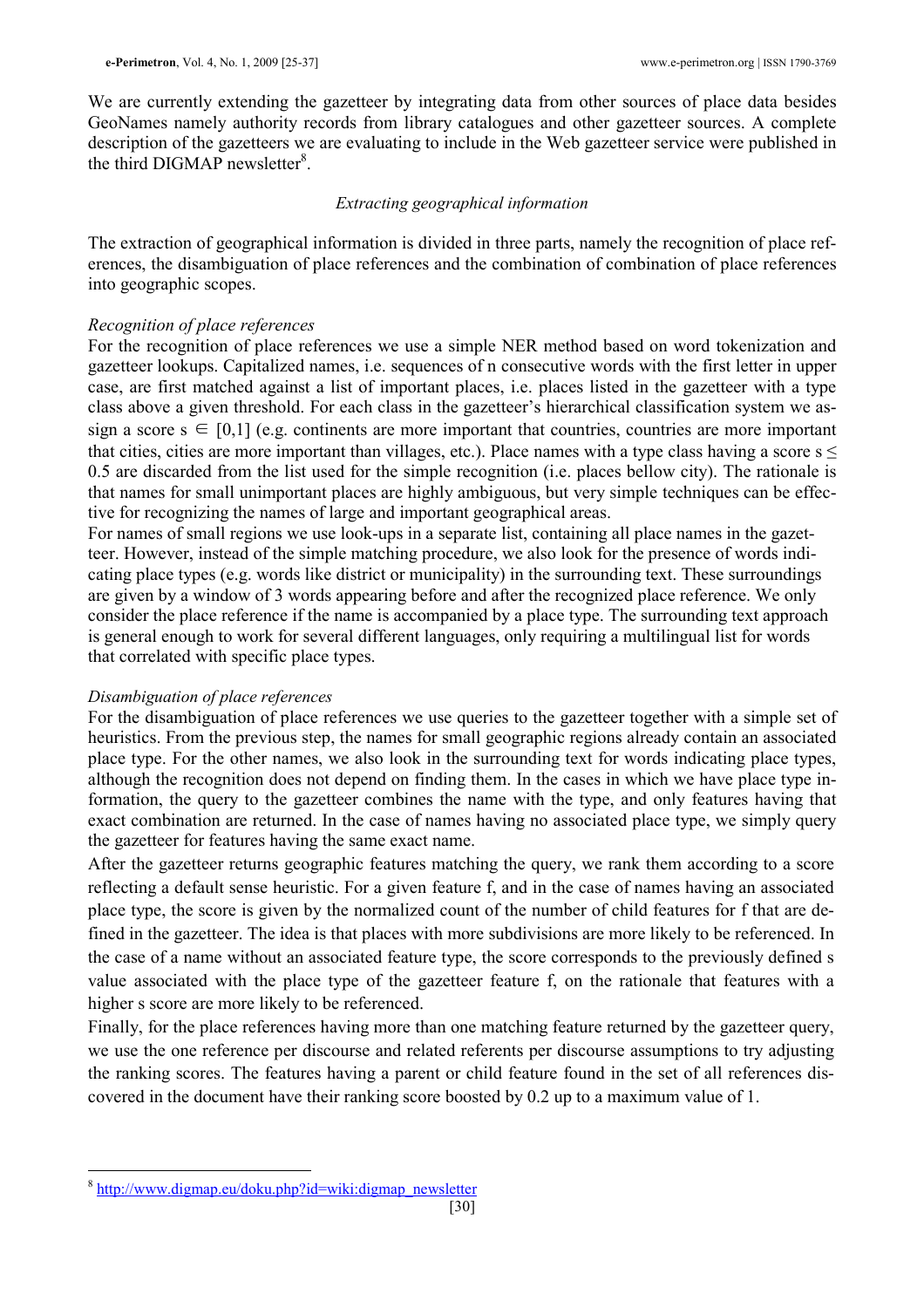The end result of this stage is a set of place references and, for each, a list of possible referencing concepts ordered by their ranking score. This score can be seen as the probability of a given place reference being indeed related to that particular feature.

#### Combining the disambiguated place references

After recognizing and disambiguating place references we combine them in order to find the general geographical context covered by the document. This is done through a similar technique to the one proposed in [5].

For each feature potentially referenced in the document, we use the part-of relationships defined in the gazetteer to fetch the hierarchical parents up to the root level. This results on a set S of possible geographic scopes.

In this set S, all the features that are referenced in the document start with the ranking score given in the extraction stage. These scores are then propagated and aggregated into the hierarchical ancestors, using a quadratic function to decrease the propagated ranking score according to the hierarchic level. For instance, let us consider a document containing references to geographical features A and B, with corresponding scores  $s_A$  and  $s_B$ . Let us also consider that the gazetteer contains part-of relationships corresponding to the hierarchies  $C/B/A$  and  $C/B$ . The final score of feature A would be s<sub>A</sub>, for feature B would be  $s_B + s_A * 0.75$  and for feature C would be  $s_B * 0.75 + s_A * 0.752$ . The end result of this stage is a list of possible geographic scopes (i.e. the features in S with a score grater than zero) ordered by the corresponding aggregated score. This score can be seen as the probability of a given geographic feature representing the geographic scope of the document.

### Extracting temporal information

Similarly to the geographical case, the extraction of temporal information is also divided in three parts, namely recognition, disambiguation and scope assignment.

The recognition stage again uses a simple NER method based on word tokenization and gazetteer lookups. Capitalized names are matched against a list containing names of historical periods. This approach is complemented with regular expression rules for recognizing dates and other time-denoting expressions.

The dates recognized with regular expressions are converted into a canonical time-extent representation using rules. For the disambiguation of names of historical periods, we use queries to the gazetteer together with a simple set of heuristics. We start by making a simple gazetteer query for temporal features having the same exact name. A ranking score for each of the returned references is given as 1/n, where n is the number of returned references for that name. For the temporal references having more than one matching feature returned by the gazetteer query, we use related reference per discourse heuristics to try adjusting the ranking scores. Since names of time periods can vary according to the geographical location (e.g. Revolution Period can mean different things in different parts of the world), features having an association with a geographical feature that is also referenced in the document have their ranking score boosted by 0.2 up to a maximum value of 1. Features whose timeextent overlaps with that of other temporal features also referenced in the document have their score boosted by 0.2 up to a maximum value of 1.

For computing the temporal scope of the document we start by discarding all temporal references with a score bellow 0.5 (the score for the references extracted through rules is 1, as these are unambiguously assigned to a time-span). The scope is then given by the timespan that has a starting date corresponding to that of the earliest temporal reference in the document, and an ending date corresponding the latest temporal reference.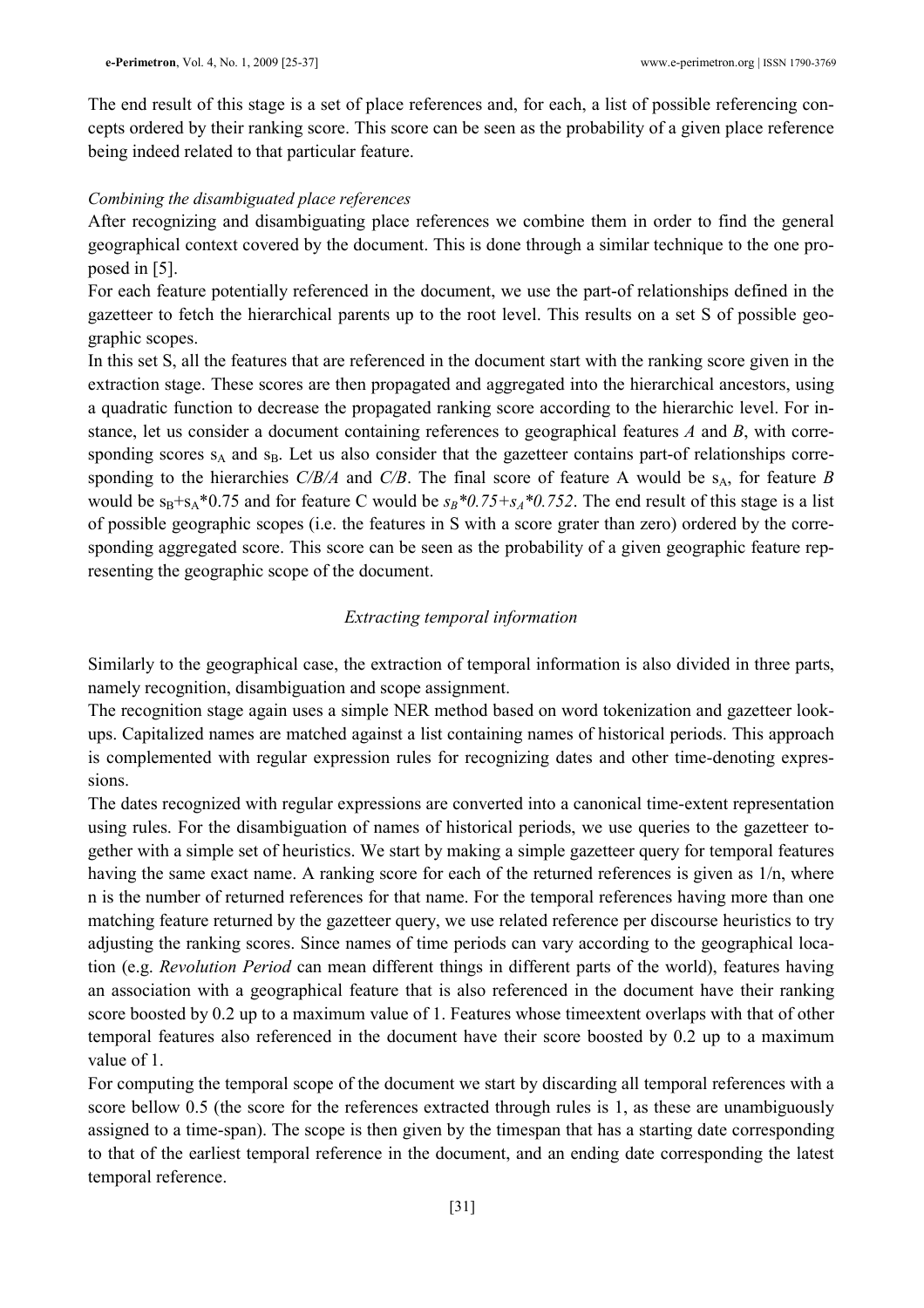In the cases where the temporal information extraction fails to provide results, and if the RSS feed already defines a publication date for the items, we use this information to assign the temporal scope.

### The geo-parser Web service developed in the context of DIGMAP

We developed a geo-parser Web service as part of the DIGMAP project, implementing the approaches described in the previous section for extracting geo-temporal context information from documents. The primary access interface for this geo-parser system is based on an XML format that resulted from extending OGC's proposal for a geo-parser service [4] in order to account with a) different types of geotemporal references in the text, using GML to encode the geo-temporal information b) disambiguation scores associated with the discovered references, c) geo-temporal scopes assigned to the documents, and d) output format transformations through the use of XSLT filters.

Taking TimeMap<sup>9</sup> as inspiration, we also prototyped a simple exploratory user interface for showing the extracted geo-temporal information in a dual visualization, i.e. using maps and timelines – See Figure 3. The XSLT mechanism was used to transform the XML output into a suitable representation, i.e. one that could be interpreted by the Google Maps<sup>10</sup> and Simile Timeline JavaScript APIs<sup>11</sup>. An initial usability study with this prototype interface, involving five colleagues from our university departments, provided very interesting results. We are currently integrating mechanisms that use timelines and maps into the searching and browsing interfaces of the DIGMAP portal.



Figure 3. A prototype user interface for geo-temporal exploration of information resources

### Evaluation experiments

This section describes initial evaluation experiments performed with the proposed geo-parser service. The general evaluation methodology consisted of two steps. First, we measured the performance of the geo-parser service by simulating different workloads through the use of the Apache JMeter<sup>12</sup> tool. Next, we measured result quality by comparing the geographic and temporal footprints assigned to the textual resources against human-made annotations. The test collection used for this experiment consisted of a

<sup>&</sup>lt;sup>9</sup> http://code.google.com/p/timemap/

<sup>&</sup>lt;sup>10</sup> http://code.google.com/apis/maps/

<sup>11</sup> http://simile.mit.edu/timeline/

<sup>12</sup> http://jakarta.apache.org/jmeter/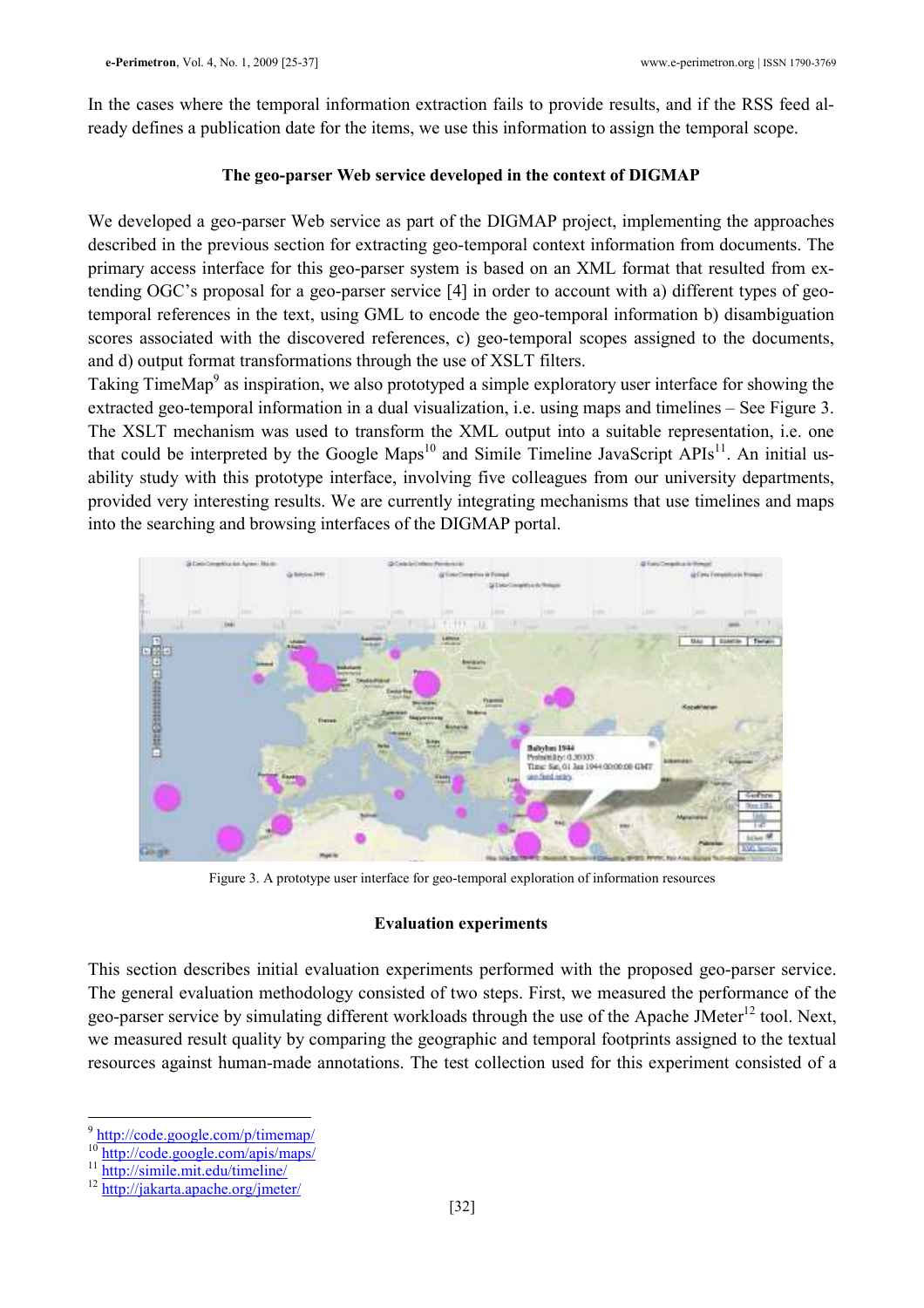set of metadata records from the DIGMAP catalogue, containing textual descriptions in multiple languages.

## Evaluation of computational performance

With the Apache JMeter tool we simulated several simultaneous requests made to the geoparser service, measuring the response times in different conditions. This tool issues HTTP requests to the Web service and records the time to complete the requests. Both the service and the JMeter client were running on the same machine for our evaluations. This approach removed network latency, which can vary substantially. The experiments were performed on an Intel 2MGHz Core 2 Duo MacBook with 2GB RAM. The gazetteer and geo-parser services were both implemented as Java Web services, running on the same Apache Tomcat<sup>13</sup> application server. We ran a JMeter test corresponding to a maximum of 5 user request threads and with a ramp-up period of 2 seconds. The simulated requests were randomly chosen from a set of 100 examples involving the geo-parsing of text segments extracted from the Reuters-21578 corpus. Figure 4 presents the obtained results, showing that the prototype system can scale well to support demanding applications. Processing very large document collections should not be a difficult task to accomplish.



Figure 4. Results for experiments with JMeter

In the same test, we also measured the response times as a function of the size of the textual document given as input. The set of 100 examples was segmented according to size ranges, starting at 5Kb of text and moving up to 50Kb of text, with a step of 5. Figure 4 shows that the system scales almost linearly with the size of the input document. For 50Kb of text (above the average size of a Web page) and having 5 simultaneous requests, the system gives results in approximately six seconds (this includes the recognition of geo-temporal references in the text and the attribution of scopes). The obtained results can be improved through the use of caching mechanisms (in both the geo-parser and the gazetteer services) or by tuning the application server.

 $\overline{a}$ <sup>13</sup> http://tomcat.apache.org/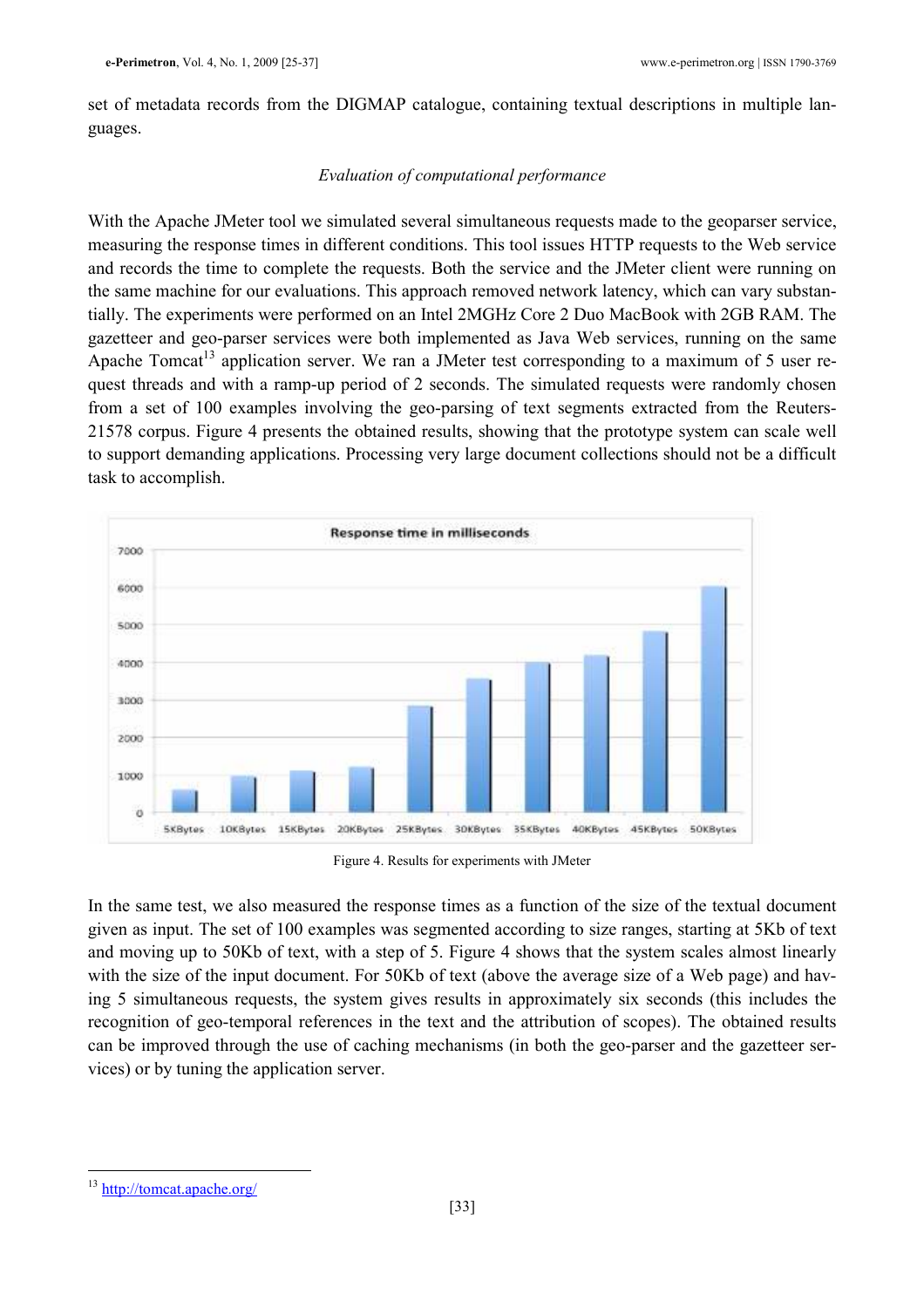## Evaluation of result quality

To evaluate the quality of the proposed extraction algorithms, we compare the geographical and temporal scopes that are automatically assigned to the documents against human-made annotations. The goldstandard collections of annotated textual resources consisted of a set of 511 metadata records from the DIGMAP digital library of old maps [7], having temporal and geographical annotations provided by librarians. The geographical scores are provided as minimum bounding boxes. The temporal scopes correspond to creation dates for the resources, sometimes given as a year date and others as a time period. For the geographical scopes, we also compared the approach proposed in the paper against two simple baselines:

1. Generating the geographic scope with basis on the most frequent place reference

2. Generating the geographic scope with basis on the bounding box covering all the place references in the document with a score above a 0.5 threshold.

The considered evaluation metrics are based on the distance between the automatically assigned scopes and the human-made annotations:

• For the geographical annotations, and as a first measure, we used the ratio of the overlapping area between the scope in the annotation and automatically assigned scope (multiplied by two), and the sum of the areas for the two scopes.

• For the geographical annotations, we also used the distance between the centroid point of the geographic area automatically assigned as the scope and the centroid point for the geographic area that is provided in the annotation.

• For the temporal annotations, we use the difference in years between the middle dates of the time period assigned automatically and the period in the annotation.

By imposing thresholds on the metrics above (e.g. overlap ratio above 90%, distance bellow 25 kilometres and difference bellow 2 years) we can also measure results in terms of accuracy (i.e. the percentage of items assigned to correct scopes).

Table 2 presents the obtained results, showing that proposed method for assigning geographic scopes outperforms the simpler baselines used in our tests. Of the 511 resources used in the test, we could recognize place references in a significant percentage of them. In terms of accuracy, the results seem to be of sufficient quality for usage in a real-world application involving the use of the geographic document context. This is particularly true if we think of generalist and wide-coverage applications such as the DIGMAP portal, where data is mostly explored at the level of large geographical regions.

|            | <b>Scopes</b><br><b>Assigned</b> | Average<br><b>Distance</b> | Average<br>Overlap | Accuracy<br>25 Km | Accuracy<br>100 Km |
|------------|----------------------------------|----------------------------|--------------------|-------------------|--------------------|
| Geographic | 395 77%)                         | 32 Km                      | 0.82               | 0.56              | 0.81               |
| Baseline 1 | 395 (77%)                        | 38 Km                      | 0.78               | 0.51              | 0.70               |
| Baseline 2 | 392 (77%)                        | 63 Km                      | 0.67               | 0.31              | 0.52               |
| Temporal   | 98 (19%)                         | 8.7 Years                  |                    |                   |                    |

Table 2. Results for the DIGMAP gold-standard collection.

It is interesting to note that the difference between the centroid of the assigned scopes and the centroid of the real scopes spans several Kilometres, although the results are still of acceptable quality for many applications (e.g. the assigned scopes have a high overlap with the scopes that were given in the annotations). Also regarding the area of overlap, it should be noted that the automatically assigned scopes were often given only as centroid coordinates, due to the fact that the gazetteer only contained this information. These cases were not accounted for in the computation of the average overlap.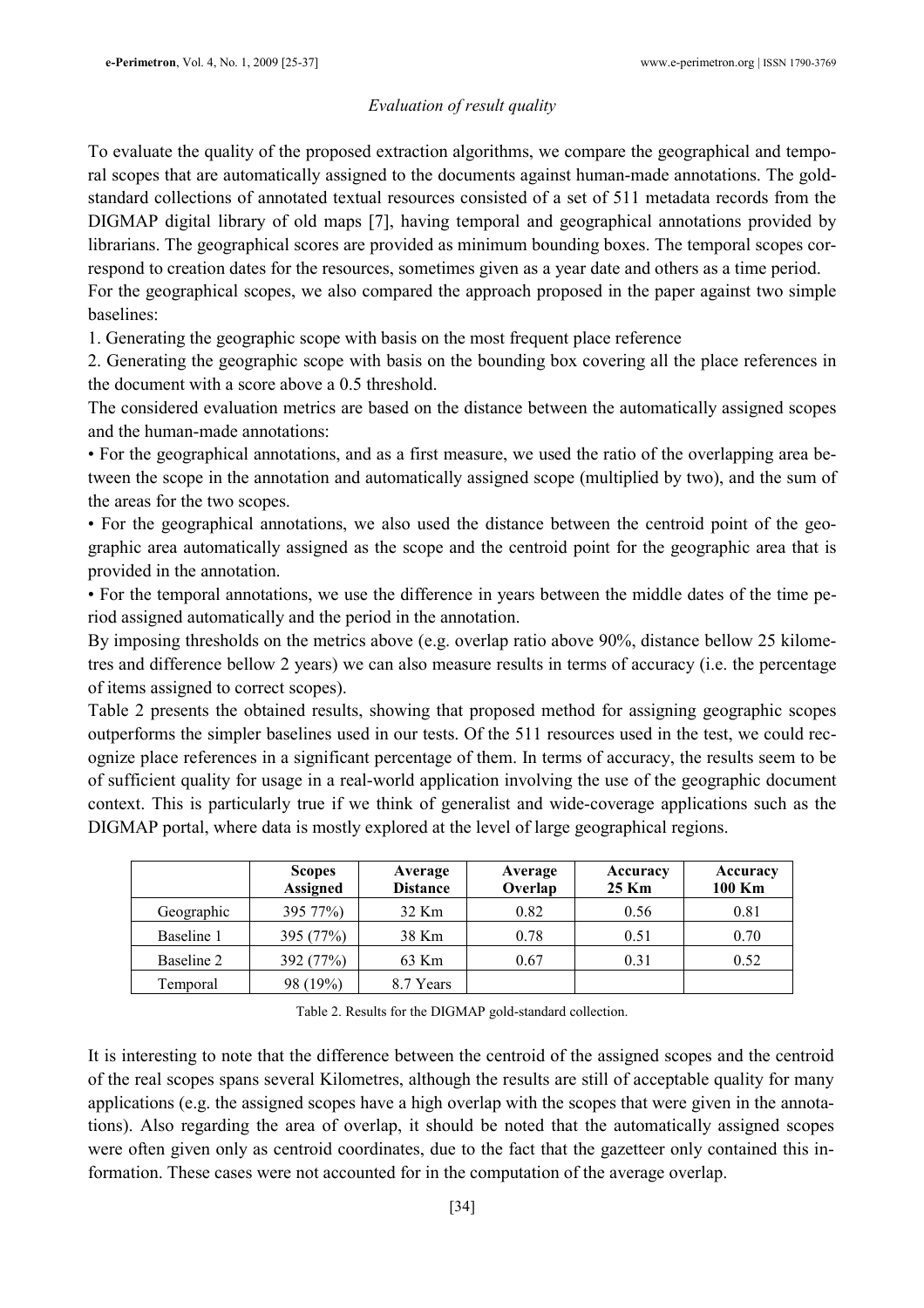In what concerns the recognition of temporal references, we encountered several problems. Most of the resources in the DIGMAP catalogue were only assigned to a year of creation, whereas the textual descriptions contained names of historical periods. Even when the descriptions contained the year of creation, it was given as a numeric value without further context in the text (we did not consider an extraction rule for these cases as it would also return many false positives corresponding to general numeric expressions). Currently ongoing work is addressing the evaluation of the temporal extraction procedures through the use of a more adequate document collection (i.e. a set of metadata records with richer descriptions), as well as the improvement of the extraction procedure.

Despite the problems with the temporal domain, the obtained results are encouraging and

seem to be of sufficient quality for usage in many different applications. The DIGMAP project is currently exploring the usage of the geo-parser system for the automatic indexing of resources in its catalogue, for the parsing of search queries given in the DIGMAP portal, and for the construction of browsing interfaces that combine maps and timelines using information automatically extracted from the resources.

#### Conclusions and future work

Metadata records in digital libraries often describe resources that are relevant to somewhere at some particular time. Thus, these collections can be organized according to geographical and temporal criteria. Although the general idea seems simple, the resources are often characterized by textual descriptions and both place names and time periods are highly ambiguous (e.g. what is the meaning behind Gulf War Period or Lisbon). Name ambiguity must be resolved, in order to gain a full understanding of the involved geo-temporal context.

This paper argues that relatively simple extraction techniques can still provide results with a sufficiently high quality. This work also indicated that a correct interpretation of the temporal context of a document can be a harder task for automated methods than the interpretation of their geographic context. For future work, we will focus on improving results for the temporal domain. There are also many heuristics that can result in general improvements. Besides place types, place demographics or the document's language could be used in default sense heuristics. The thresholds involved in the proposed methods could also be target of further studies, in order to tune them to optimum values. Finally, the use of more advanced natural language processing methods (e.g. part-of-speech tagging) could also be attempted.

#### Acknowledgements

This research was partially funded by the eContentplus Programme of the European Community, under the contract ECP-2005-CULT-038042 (DIGMAP project).

#### References

[1] L. Hill and Q. Zheng 1999. Indirect geospatial referencing through place names in the digital library: Alexandria Digital Library experience with developing and implementing gazetteers. Proceedings of the American Society for Information Science Annual Meeting

[2] C. Jones, A. Abdelmoty, D. Finch, G. Fu and S. Vaid 2004 The SPIRIT Spatial Search Engine: Architecture, Ontologies and Spatial Indexing. Proceedings of the 3rd International Conference on Geographic Information Science

[3] A. Kornai 2003 Proceedings of the HLT-NAACL 2003 workshop on Analysis of geographic references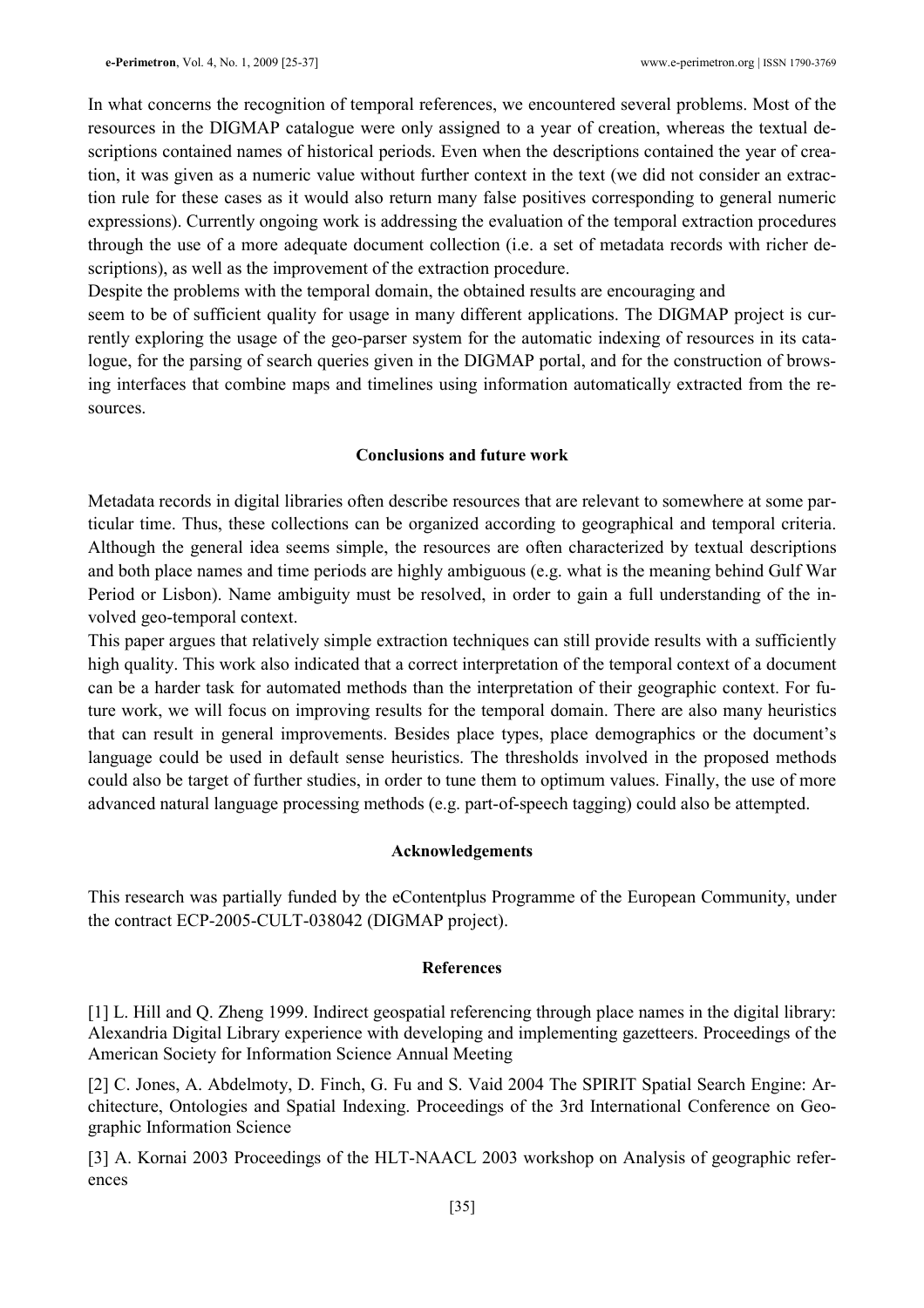[4] J. Lansing 2001 Geoparser service draft candidate implementation specification. OGC Discussion Paper 01-035

[5] E. Amitay, N. Har'El, R. Sivan and A. Soffer 2004 Web-a-where: geotagging Web content. Proceedings of the 27th Annual international ACM SIGIR Conference on Research and Development in Information Retrieval

[6] H. Manguinhas, B. Martins, J. Borbinha 2008, The DIGMAP Web Gazetteer Service (to appear)

[7] B. Martins, J. Borbinha, G. Pedrosa, J. Gil and N. Freire 2007 Geographically-aware information retrieval for collections of digitized historical maps. Proceedings of the 4th Workshop on Geographical Information Retrieval

[8] B. Boguraev and R. K. Ando 2005 TimeML-compliant text analysis for temporal reasoning. Proceedings of the 19th International Joint Conference on Artificial Intelligence

[9] N. Chinchor 1998 Proceedings of the 7th Message Understanding Conference

[10] P. Clough and M. Sanderson 2004 A proposal for comparative evaluation of automatic annotation for georeferenced documents. Proceedings of the 1st Workshop on Geographic Information Retrieval

[11] W. Cohen and S. Sarawagi 2004 Exploiting dictionaries in named entity extraction: combining semi-Markov extraction processes and data integration methods. Proceedings of the 10th International Conference on Knowledge Discovery and Data Mining

[12] W. Gale, K. Church and D. Yarowsky 1992 One sense per discourse. Proceedings of the 4th DARPA Speech and Natural Language Workshop

[13] E. Garbin and I. Mani 2005 Disambiguating toponyms in news. Proceedings of the Conference on Human Language Technology and Empirical Methods in Natural Language Processing

[14] J. Pustejovsky, J. Castano, R. Ingria, R. Saurı, R. Gaizauskas, A. Setzer, G. Katz, and D. Radev 2003 TimeML: Robust specification of event and temporal expressions in text. Proceedings of the AAAI Spring Symposium on New Directions in Question-Answering

[15] H. Li, K. R. Srihari, C. Niu and W. Li 2002 Location normalization for information extraction. Proceedings of the 19th Conference on Computational Linguistics

[16] R. Malouf 2002 Markov models for language-independent named entity recognition. In Proceedings of the 6th Conference on Natural Language Learning

[17] D. Manov, A. Kiryakov, B. Popov, K. Bontcheva, D. Maynard and H. Cunningham 2003 Experiments with geographic knowledge for information extraction. Proceedings of the HTL/NAACL-03 Workshop on Analysis of Geographic References

[18] B. Martins and M. J. Silva 2005 A graph-based ranking algorithm for geo-referencing documents. In Proceedings of the 5th IEEE International Conference on Data Mining

[19] A. Mikheev, M. Moens and C. Grover 1999 Named entity recognition without gazetteers. Proceedings of the 9th Conference of the European Chapter of the Association for Computational Linguistics

[20] E. T. K. Sang and F. De Meulder 2003 Introduction to the CoNLL-2003 shared task: Language-Independent Named Entity Recognition. Proceedings of the 7th Conference on Natural Language Learning

[21] Y. Chen, G. Di Fabbrizio, D. Gibbon, R. Jana, S. Jora, B. Renger and B. Wei 2007 GeoTracker: Geospatial and temporal RSS navigation. Proceedings of the 16th World Wide Web conference

[22] C. B. Jones and R. Purves 2006 GIR'05 : The 2005 ACM workshop on geographical information retrieval, ACM SIGIR Forum, 40(1)